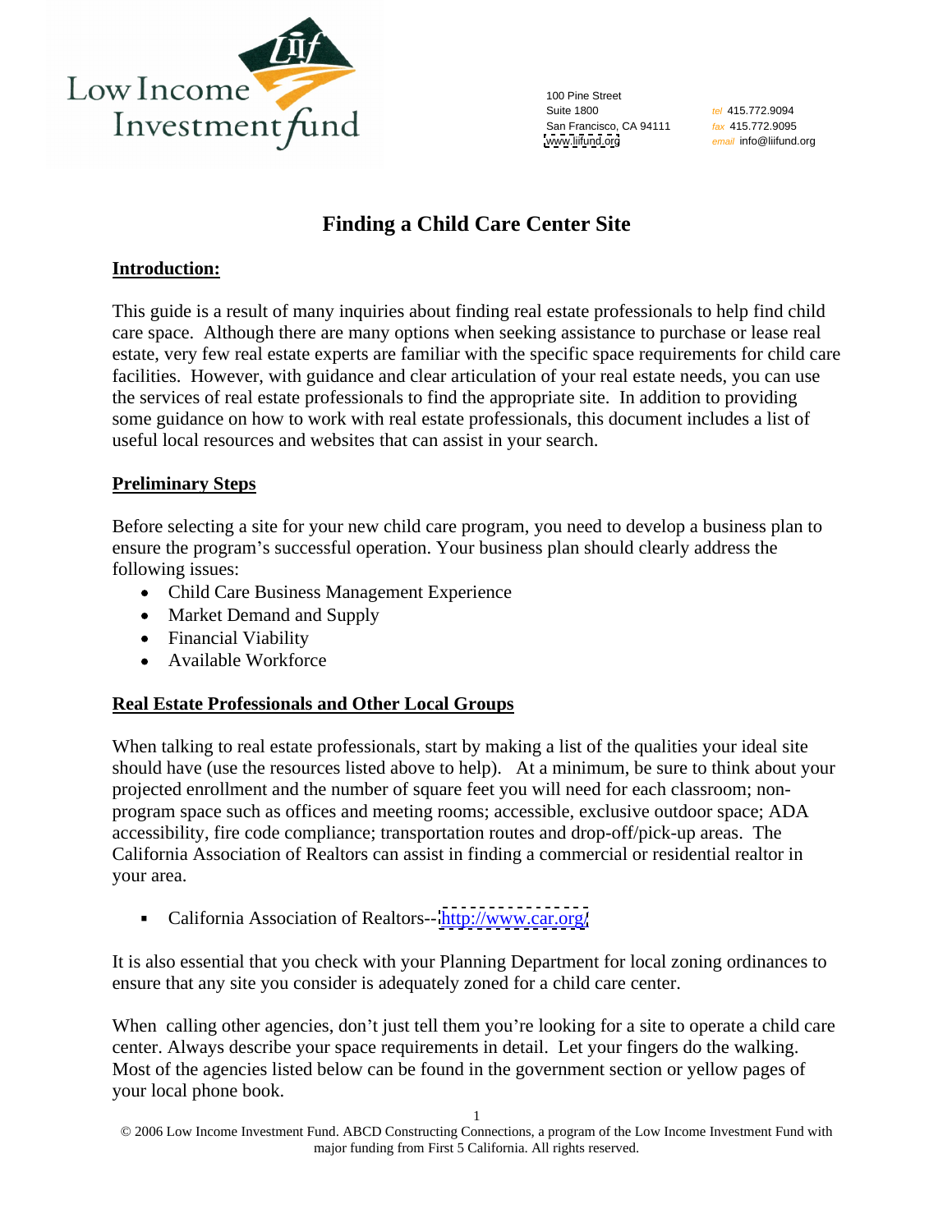- **Local Government**: Most cities and counties have real estate departments, and some have surplus property. If you can't find the real estate department listed, start with the City Manager's office. Don't forget to ask for land or buildings the municipality may have at a reduced rate for your community service.
- **School District**: To meet the needs of growing communities, overcrowded schools, and maintenance of quality learning environments, school districts are constantly assessing their need for construction and modernization. Most County Offices of Education have Facility Planners who meet regularly to discuss how to address these issues in their community. Contact your local Office of Education or School District to find out how you can get involved in the planning efforts. This might be a great opportunity to meet with them and discuss the possibility of incorporating a center into new or renovated school plans [\(http://www.cashnet.org/meetings/county\\_efp\\_meetings.html](http://www.cashnet.org/meetings/county_efp_meetings.html)).
- **Public Housing**: Housing Authorities throughout the state strive to insure the lowincome tenants they house have access to services that will help advance their economic situation. Child care is one of those vital services since it enables parents to work and provides children with a strong developmental foundation. Contact your local Housing Authority to see if there is an unused community room or space to construct a child center in any of their developments.<http://www.hcd.ca.gov/hpd/hrc/tech/contacts.htm>
- **Affordable Housing Developers**: Community based housing developers may be interested in partnering with you to locate child care centers in their affordable housing developments. Either of the following organizations may help you identify a local affordable housing developers) [www.scanph.org](http://www.scanph.org), [www.nonprofithousing.org](http://www.nonprofithousing.org),<br>www.kennedycommission.org, [www.housingsandiego.org](http://www.housingsandiego.org), [www.calruralhousing.org](http://www.calruralhousing.org),<br>and [www.housingca.org](http://www.housingca.org). In addition, your city's Office of Housing, Commu Development or Redevelopment Agency may be able to tell you which developers are undertaking new affordable housing construction projects.
- **Commercial Developers**: Similarly, commercial developers may be interested in including a child care center in their projects. You may get referrals from your city's Economic Development agency, or find a commercial developer in your area through the California Commercial Property Association<http://www.cbpa.com/about.asp>, or California Redevelopment Association,<http://www.calredevelop.org/index.htm>
- **Faith-based or other community organizations**: Churches and other faith-based organizations often make below-market rate space available for child care. Other neighborhood organizations, such as community centers, may also be interested in